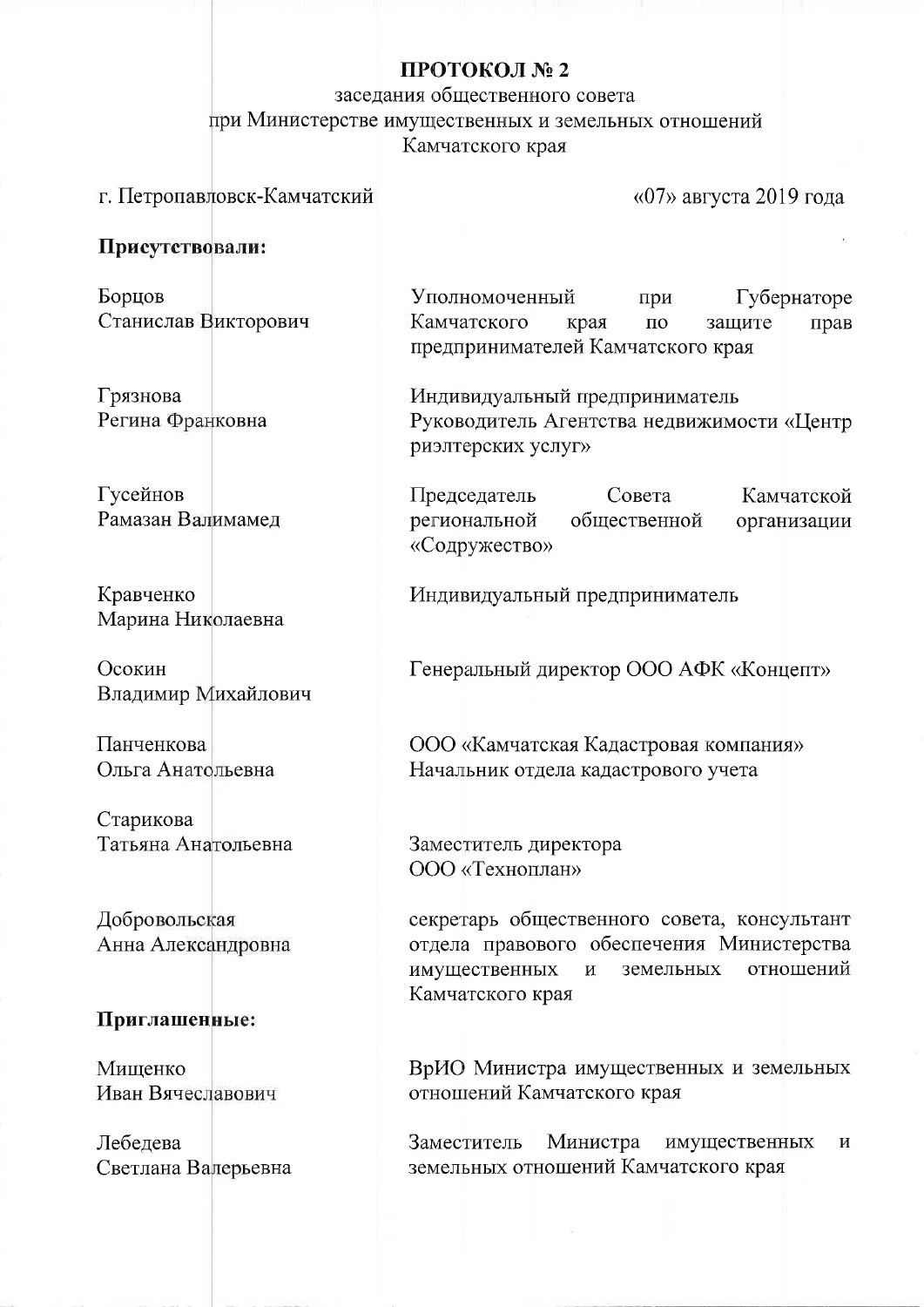Смородова *H.o.* начальника отдела экономического Наталья Александровна анализа, корпоративных отношений И приватизации Министра имущественных  $\,$  M земельных отношений Камчатского края Майборода Референт отдела земельных отношений Александра Георгиевна Министерства имущественных и земельных

1. Об избрании председателя общественного совета при Министерстве имущественных и земельных отношений Камчатского края и его заместителя (Мищенко И.В., члены общественного совета)

отношений Камчатского края

1.1. Заслушав и обсудив информацию ВрИО Министра имущественных и земельных отношений Камчатского края Мищенко И.В., членов общественного совета по данному вопросу

### РЕШИЛИ:

Вынести на голосование кандидатуру Кравченко Марины Анатольевны на 1. должность председателя общественного совета.

Избрать председателем общественного совета Кравченко 2. Марину Анатольевну путем открытого голосования простым большинством голосов: «за» единогласно.

Вынести на голосование кандидатуру Стариковой Татьяны Анатольевны  $\overline{3}$ . на должность заместителя председателя общественного совета.

Избрать заместителем председателя общественного совета Старикову  $4.$ Татьяну Анатольевну путем открытого голосования простым большинством голосов: «за» - единогласно.

andere de la provincia de Español de la provincia de la provincia de la ciudad de la ciudad de la provincia d

2. О работе Министерства имущественных и земельных отношений Камчатского края по контролю за распоряжением, использованием по целевому назначению и обеспечением сохранности имущества, находящегося государственной  $\mathbf{B}$ собственности Камчатского края, закрепленного за государственными унитарными предприятиями Камчатского края, краевыми государственными учреждениями на праве хозяйственного ведения, оперативного управления, выявленные нарушения предложения  $\Pi{\rm O}$ устранению выявленных нарушений 

(Кравченко М.Н., Лебедева С.В., члены общественного совета)

2.1. Заслушав и обсудив информацию заместителя Министра имущественных и земельных отношений Камчатского края Лебедевой С.В. по данному вопросу